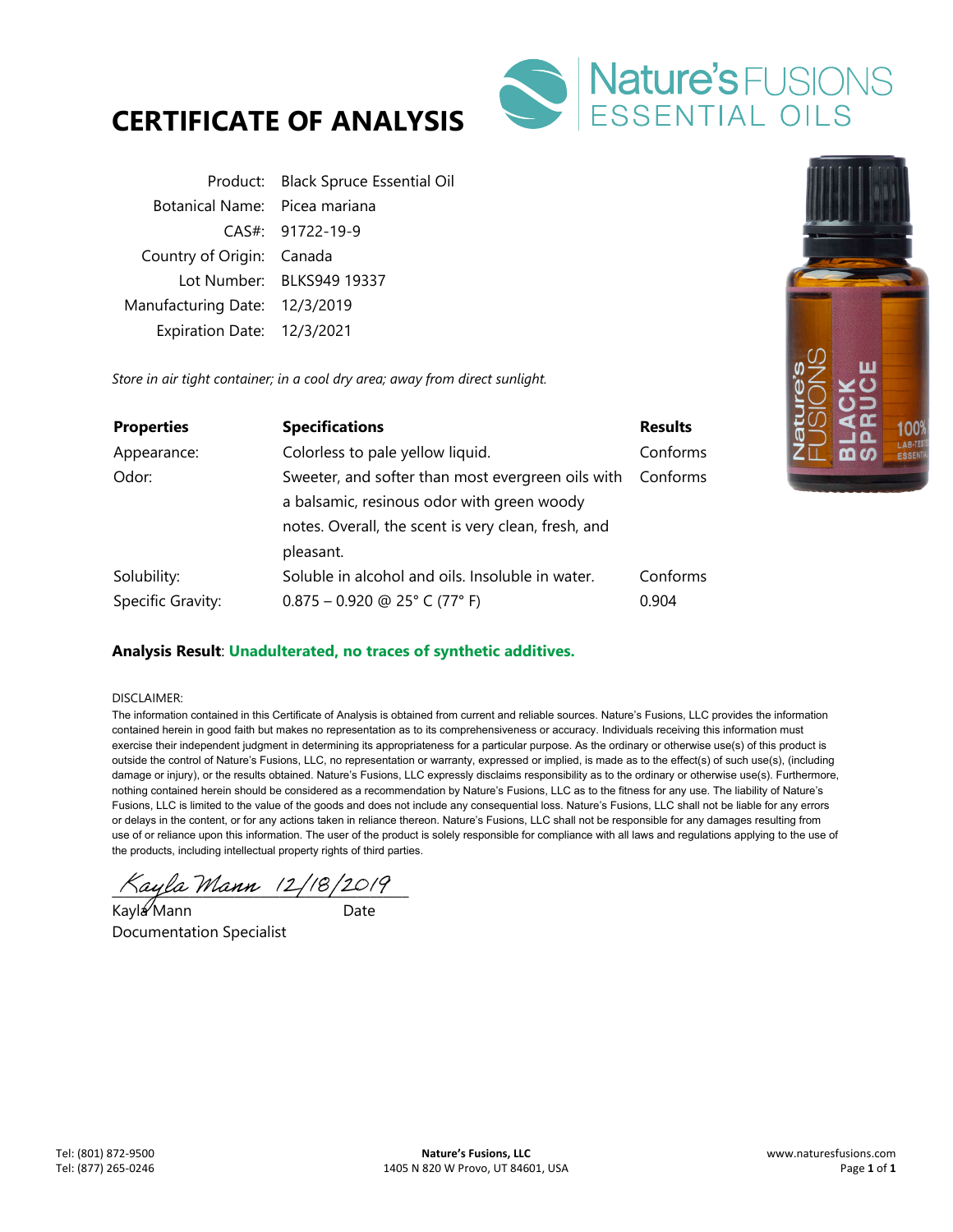# **CERTIFICATE OF ANALYSIS**



Product: Black Spruce Essential Oil Botanical Name: Picea mariana CAS#: 91722-19-9 Country of Origin: Canada Lot Number: BLKS949, 19 318 Manufacturing Date: 11/14/2019 Expiration Date: 11/14/2021 Francisco Name: Picea manual<br>
CAS#: 91722-19-9<br>
Country of Origin: Canada<br>
Lot Number: BLKS949, 19 318<br>
Manufacturing Date: 11/14/2019<br>
Expiration Date: 11/14/2021<br>
Store in air tight container; in a cool dry area; away fr

| <b>Properties</b>        | <b>Specifications</b>                               | <b>Results</b> |
|--------------------------|-----------------------------------------------------|----------------|
| Appearance:              | Colorless to pale yellow liquid.                    | Conforms       |
| Odor:                    | Sweeter, and softer than most evergreen oils with   | Conforms       |
|                          | a balsamic, resinous odor with green woody          |                |
|                          | notes. Overall, the scent is very clean, fresh, and |                |
|                          | pleasant.                                           |                |
| Solubility:              | Soluble in alcohol and oils. Insoluble in water.    | Conforms       |
| <b>Specific Gravity:</b> | $0.875 - 0.920$ @ 25° C (77° F)                     | 0.904          |

## **Analysis Result**: **Unadulterated, no traces of synthetic additives.**

#### DISCLAIMER:

The information contained in this Certificate of Analysis is obtained from current and reliable sources. Nature's Fusions, LLC provides the information contained herein in good faith but makes no representation as to its comprehensiveness or accuracy. Individuals receiving this information must exercise their independent judgment in determining its appropriateness for a particular purpose. As the ordinary or otherwise use(s) of this product is outside the control of Nature's Fusions, LLC, no representation or warranty, expressed or implied, is made as to the effect(s) of such use(s), (including damage or injury), or the results obtained. Nature's Fusions, LLC expressly disclaims responsibility as to the ordinary or otherwise use(s). Furthermore, nothing contained herein should be considered as a recommendation by Nature's Fusions, LLC as to the fitness for any use. The liability of Nature's Fusions, LLC is limited to the value of the goods and does not include any consequential loss. Nature's Fusions, LLC shall not be liable for any errors or delays in the content, or for any actions taken in reliance thereon. Nature's Fusions, LLC shall not be responsible for any damages resulting from use of or reliance upon this information. The user of the product is solely responsible for compliance with all laws and regulations applying to the use of the products, including intellectual property rights of third parties.

-VER GV

Kayla Mann 4/13/2020

Kayla Mann Date Documentation Specialist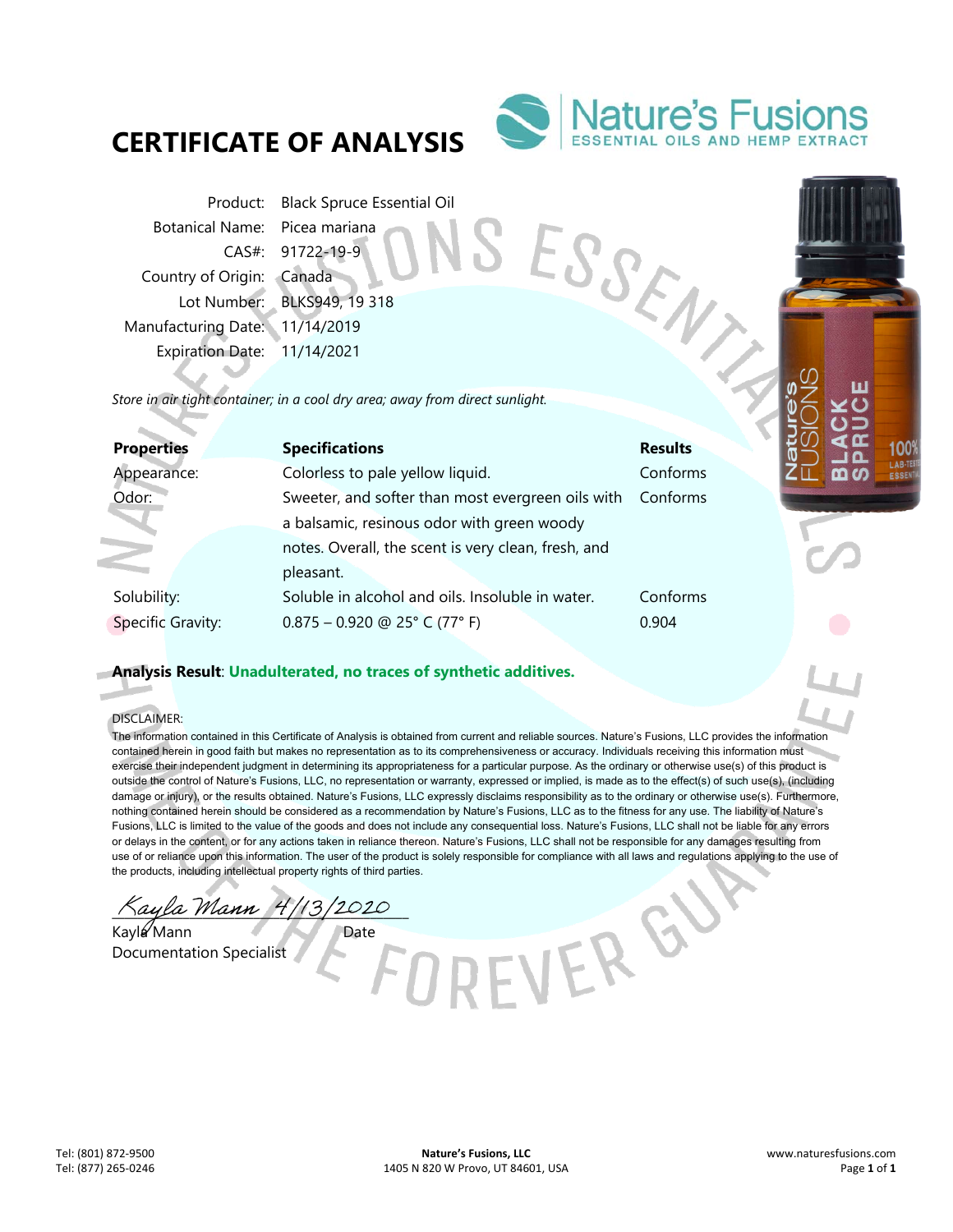



|                               | Product: Black Spruce Essential Oil |
|-------------------------------|-------------------------------------|
| Botanical Name: Picea mariana |                                     |
|                               | CAS#: 91722-19-9                    |
| Country of Origin: Canada     |                                     |
|                               | Lot Number: BLKS949 19218           |
| Manufacturing Date: 8/6/2019  |                                     |
| Expiration Date: 8/6/2021     |                                     |

*Store product in full, tightly closed containers in a cool dry place.* 

| <b>Properties</b> | <b>Specifications</b>                               | <b>Results</b> |
|-------------------|-----------------------------------------------------|----------------|
| Appearance:       | Colorless to pale yellow liquid.                    | Conforms       |
| Odor:             | Sweeter, and softer than most evergreen oils with   | Conforms       |
|                   | a balsamic, resinous odor with green woody          |                |
|                   | notes. Overall, the scent is very clean, fresh, and |                |
|                   | pleasant.                                           |                |
| Solubility:       | Soluble in alcohol and oils. Insoluble in water.    | Conforms       |
| Specific Gravity: | $0.875 - 0.920$ @ 25° C (77° F)                     | 0.904          |

## **Analysis Result**: **Unadulterated, no traces of synthetic additives.**

#### DISCLAIMER:

The information contained in this Certificate of Analysis is obtained from current and reliable sources. Nature's Fusions, LLC provides the information contained herein in good faith but makes no representation as to its comprehensiveness or accuracy. Individuals receiving this information must exercise their independent judgment in determining its appropriateness for a particular purpose. As the ordinary or otherwise use(s) of this product is outside the control of Nature's Fusions, LLC, no representation or warranty, expressed or implied, is made as to the effect(s) of such use(s), (including damage or injury), or the results obtained. Nature's Fusions, LLC expressly disclaims responsibility as to the ordinary or otherwise use(s). Furthermore, nothing contained herein should be considered as a recommendation by Nature's Fusions, LLC as to the fitness for any use. The liability of Nature's Fusions, LLC is limited to the value of the goods and does not include any consequential loss. Nature's Fusions, LLC shall not be liable for any errors or delays in the content, or for any actions taken in reliance thereon. Nature's Fusions, LLC shall not be responsible for any damages resulting from use of or reliance upon this information. The user of the product is solely responsible for compliance with all laws and regulations applying to the use of the products, including intellectual property rights of third parties.

Kayla Mann 12/18/2019

Kayla Mann Date Documentation Specialist